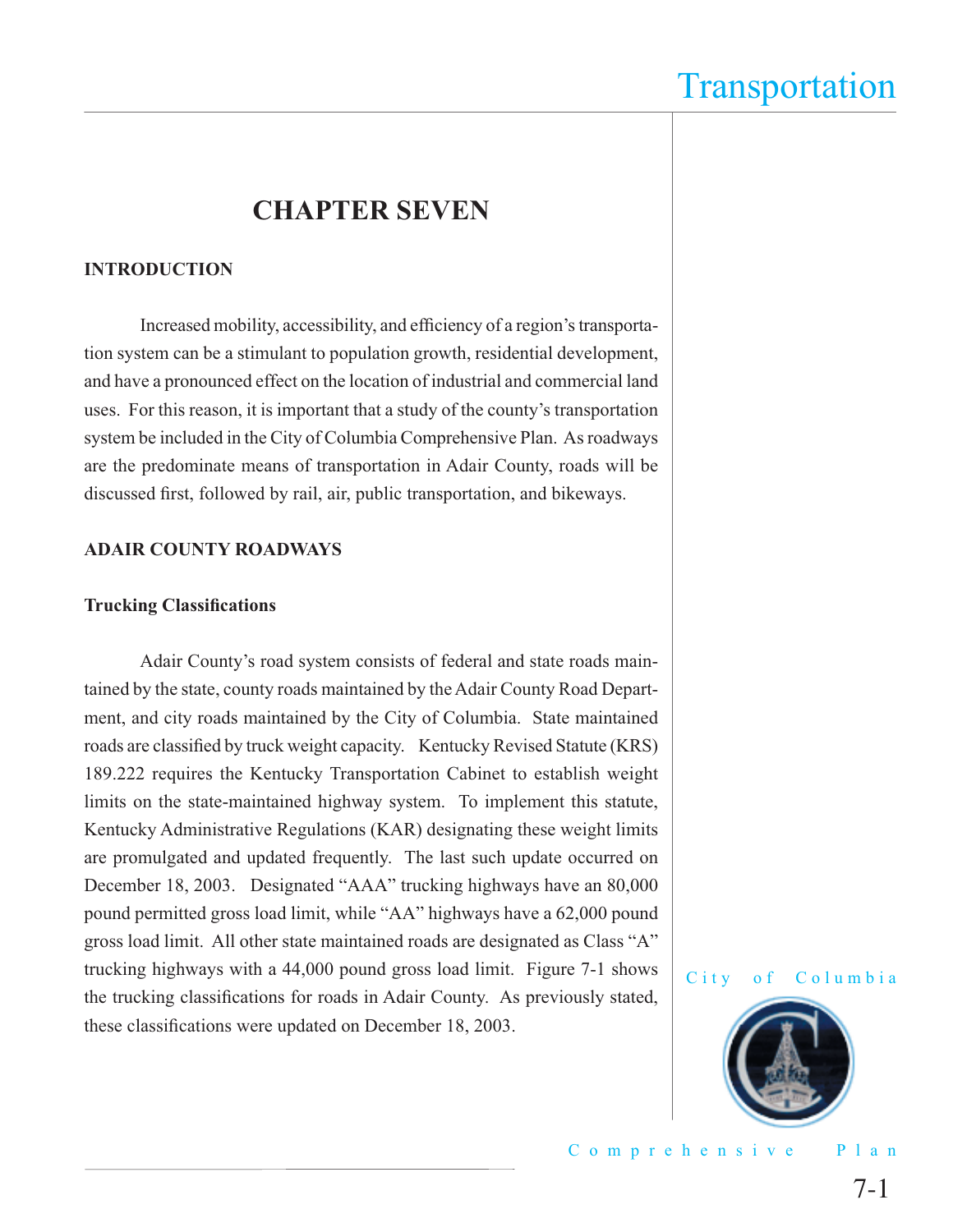The Louie B. Nunn Cumberland Parkway, KY 80, KY 55 (north of Columbia) and a portion of  $KY 61$  (south of city limits) have a weight classification of "AAA". It is important to note that the Louie B. Nunn Cumberland Parkway has been designated as part of the National Highway System (NHS). The NHS is a 160,000 mile interconnected system of interstate and principal arterial routes which serves major population centers, international border crossings, ports, airports, public transportation facilities, and travel destinations. "AA" Trucking Highways include KY 55 (south of Columbia), KY 61 (north of Columbia), KY 551, KY 206, and KY 76. The remainder of state maintained roads in Adair County are classified as "A" Highways. Roads not maintained by the state or county are maintained by the Adair County Road Department or the City of Columbia (within city limits).

#### **Functional Classification Systems**

 The analysis of existing roadway systems includes the assessment of the function performed by individual facilities within the system. Functional classification is the process by which streets and highways are grouped into classes, or systems, according to the character of service that they are intended to provide. As established by the Kentucky Transportation Cabinet, the functional roadway classifications for Adair County and the City of Columbia are shown on Figure 7-2. The functional classification system for Adair County is as follows:

*Rural Principal Arterial* - The rural principal arterial system consists of a connected rural network of continuous routes having the following characteristics: 1) Serve corridor movements having trip length and travel density characteristics indicative of substantial statewide or interstate travel; 2) Serve all, or virtually all, urban areas of 50,000 and over in population and a large majority of those with populations of 25,000 or over; 3) Provide an integrated network without stub connections except where unusual geographic or traffic flow conditions dictate otherwise.

*Rural Minor Arterial* - Rural minor arterial roads, in conjunction with the principal arterial system, form a rural road network having the following char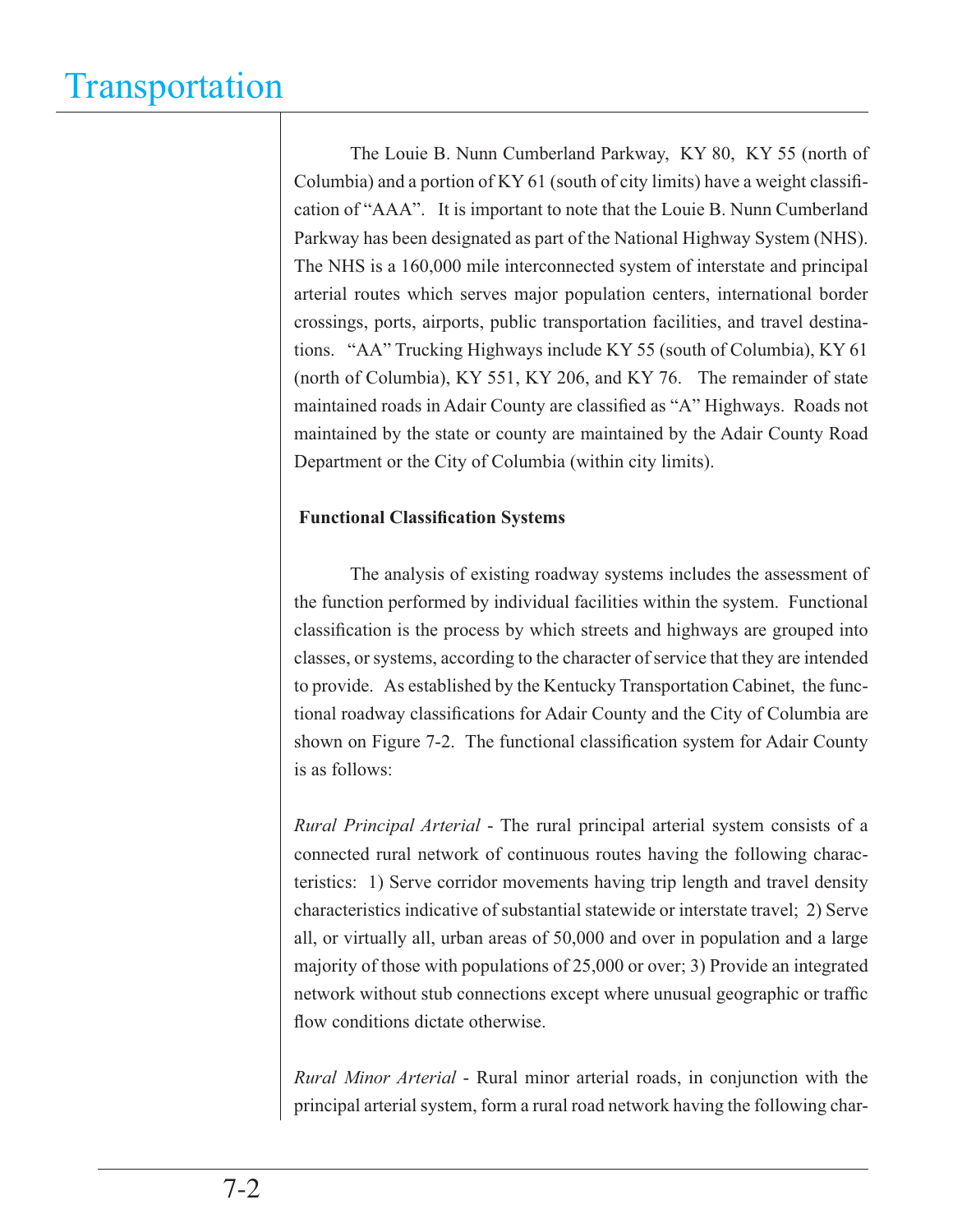acteristics: 1) Link cities and larger towns (and other traffic generators, such as major resort areas, that are capable of attracting travel over similarly long distances) and form an integrated network providing interstate and intercounty service; 2) Be spaced at such intervals, consistent with population density, so that all developed areas of the state are within a reasonable distance of an arterial highway; 3) Provide (because of the two characteristics defined previously) service to corridors with trip lengths and travel density greater than those predominately served by rural collector or local systems. Minor arterials therefore constitute routes whose design should be expected to provide for relatively high overall travel speeds, with minimum interference to through movement.

*Rural Collector Roads*-Rural collector roads generally serve intracounty traffic where travel distances are shorter than those on arterial routes. On average, more moderate speeds occur on these roads. There are two types of rural collector routes, characterized as follows:

*Major Collector* - These routes typically: 1) provide service to the county seat not on an arterial route and to other traffic generators of equivalent intracounty importance, such as consolidated schools, shipping points, county parks, etc. ; 2) link these places with nearby larger towns or cities, or with routes of higher classification; and 3) serve the more important intracounty travel corridors.

*Minor Collector* - These routes are; 1) spaced at intervals, consistent with population density, to collect traffic from local roads in order to bring all developed areas within a reasonable distance of a collector road; 2) provide service to the remaining smaller communities; and 3) link the locally important traffic generators with rural areas.

*Rural Local Roads* - Roads within this classification have the following characteristics: 1) Serve primarily to provide access to adjacent land; and 2) provide service to travel over relatively short distances as compared to collectors or other higher road classifications. Local roads account for the remainder of roadways not classified as a principal arterial, minor arterial, or collector systems.

#### City of Columbia

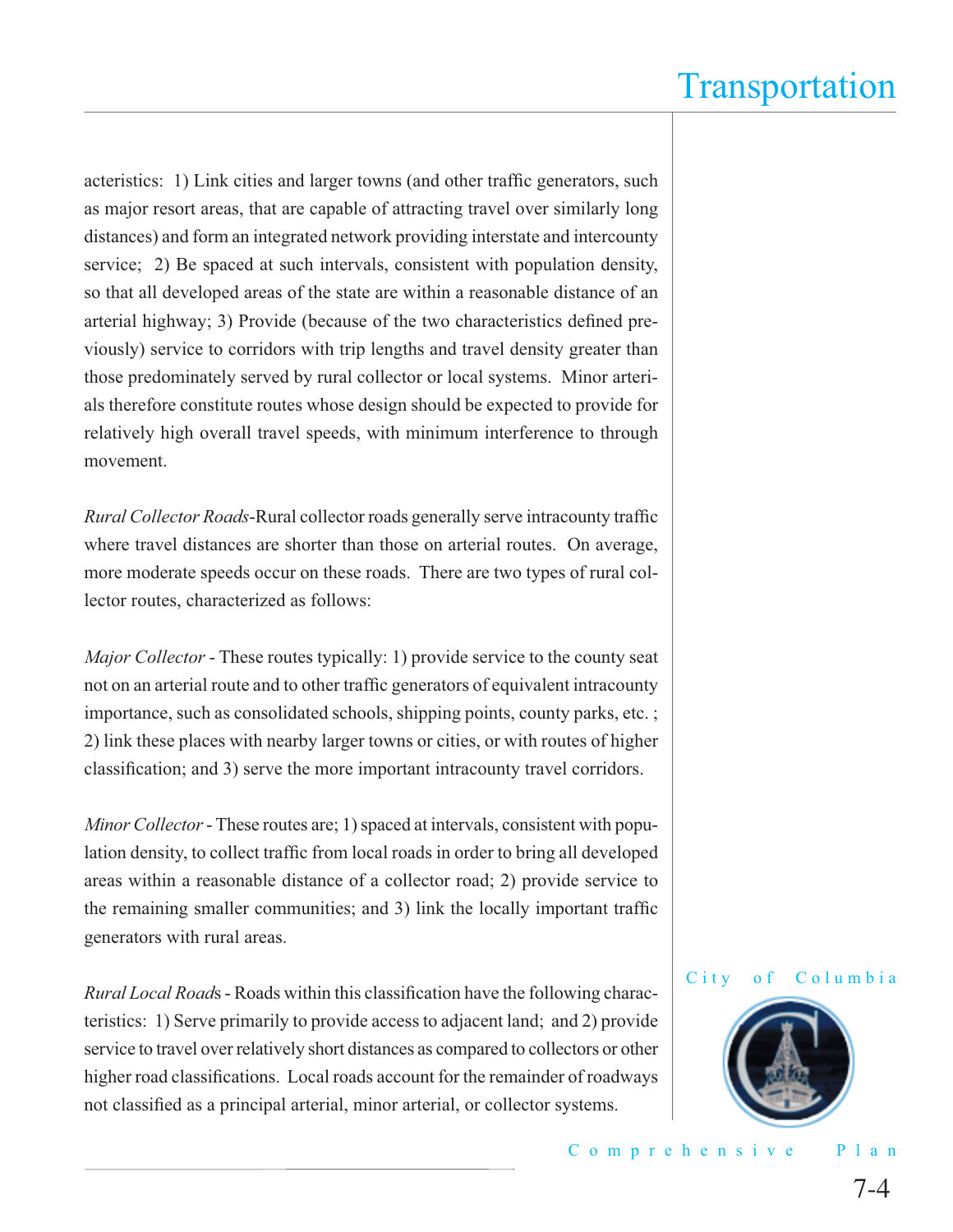According to the Kentucky Transportation Cabinet, the Louie B. Nunn Cumberland Parkway, and KY 55 (north of the Parkway) are classified as "Rural Principal Arterials". Only one road, KY 61 north of Columbia city limits, is classified as a "Rural Minor Arterial". Roads classified as "Rural Major Collectors" include KY 61 (south of city limits), KY 55 (south of city limits), KY 80, KY 206, portions of KY 76, and KY 551. "Rural Minor Collectors" include KY 551, KY 76 (between Knifley and Neatsville), KY 206 (north of the Green River Lake W.M.A., KY 2971, KY 682, KY 531, KY 1729, KY 767, KY 439, KY 2287, KY 2290, KY 3491, KY 768, KY 1702, KY 704, KY 92, KY 900, KY 553. The remaining roads in Adair County are considered to be state maintained rural local roads.

The Kentucky Transportation Cabinet uses a separate classification system for incorporated or urban areas. Therefore, the classification for streets within the City of Columbia differs slightly from those in the County as shown on Figure 7-2. Classifications for more urban areas are as follows:

Urban Principal Arterial - This system of streets and highways serve the major centers of activity of a metropolitan area, the highest traffic volume corridors, the longest trips, and should carry a high proportion of the total urban area travel on a minimum of mileage. These roads should be integrated both internally and externally between major rural connections.

Urban Minor Arterial - These roadways interconnect with and augment the urban arterial system and provide service to trips of moderate length at a lower level of travel mobility than principal arterial routes.

Urban Collector Streets - The collector street system provides both land access service and traffic circulation within residential neighborhoods, commercial, and industrial areas. These roads differ from arterials as they penetrate residential neighborhoods distributing trips from arterials to the ultimate destination. The collector street also collects traffic from local streets in residential areas and channels it to the arterial road system. In the central business district, the collector system includes the street grid to facilitate traffic circulation.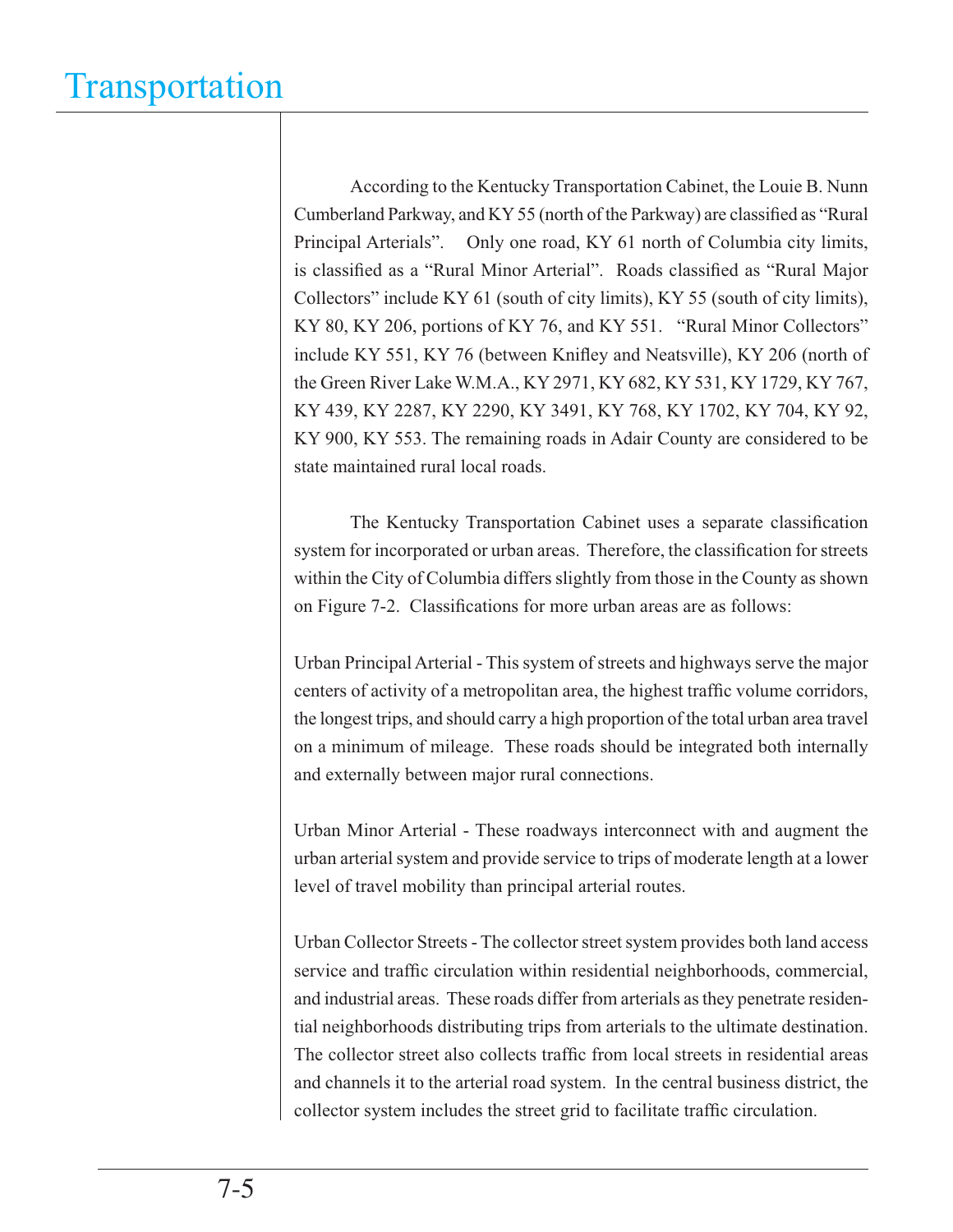Urban Local Streets - The local street system comprises all roads not placed in higher classifications. These streets primarily provide direct access to abutting land and access to the higher street classifications. These streets offer the lowest level of mobility. Service to through traffic movement is typically discouraged.

 Within city limits, the Louie B. Nunn Cumberland Parkway and KY 55 (north of city limits) are the only two roads classified as a "Urban Principal Arterials". KY 61 is the only "Urban Minor Arterial" route in Columbia. Roads classified as "Urban Collector Streets" include KY 61, KY 206, KY 80 and KY 55 (south of city limits). Roads categorized as "Local Access" include state supplemental roads and other local roads used solely for internal traffic circulation within residential, commercial or industrial developments.

#### **Traffic Volume**

Traffic volume on roadways is measured by average daily traffic counts. These counts are periodically performed on major state maintained highways by the Kentucky Transportation Cabinet, Division of Planning. Figures 7-3 and 7-4 are the Kentucky Transportation Cabinet Traffic Count Maps for Adair County and the City of Columbia (released in November 2005). These maps show the average daily traffic counts for major state maintained roads within Adair County and the City of Columbia. The majority of traffic counts were taken between the years 2002 and 2004. As can be seen from reviewing the maps, the most highly travelled routes in Adair County are the Louie B. Nunn Cumberland Parkway, KY 55 (north of city limits), KY 61, and KY 551. It is surprising to note that the traffic counts on KY 55 north exceed that of the Parkway. Least travelled routes are KY 553, KY 1792, KY 1702, KY 768, KY 553, and KY 704. In the City of Columbia, KY 55, KY 61, KY 206, KY 767, KY 2290 KY 80, KY 439, and KY 2287 carry the most traffic. In conjunction with functional classification system, the data provided in Figures 7-3 and 7-4 can assist the county and city in assessing the adequacy of major roadways for development and gives sufficient background data to request traffic impact studies on development proposals as part of a review process.



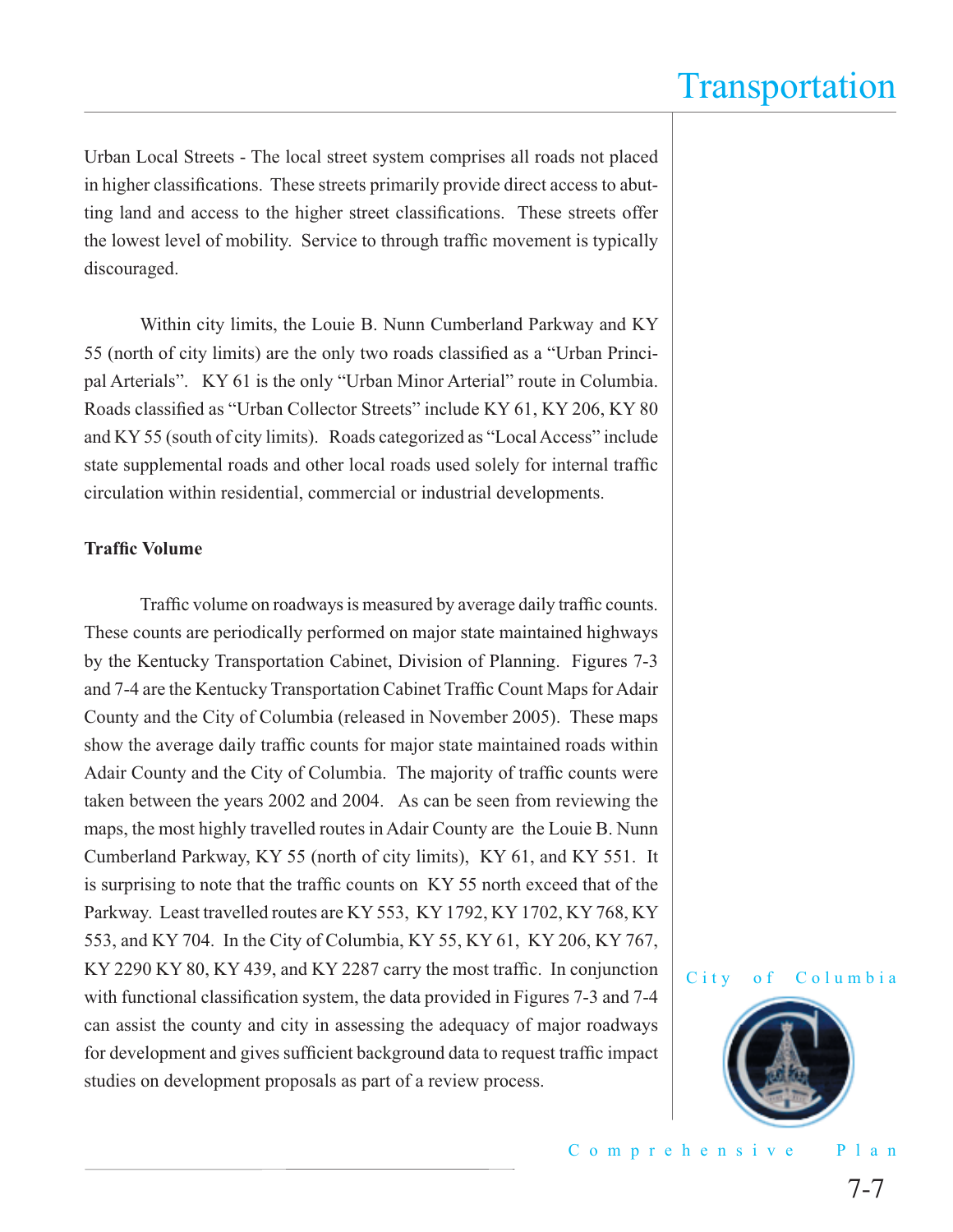#### **Traffic Analysis**

 Another important facet of transportation planning is the analysis of travel patterns in relation to existing land use. This analysis assists the county to assess the existing road network, determine future travel projections, and address deficiencies that must be improved to meet future demand. In turn, it becomes necessary to recognize that the amount of traffic in Adair County and Columbia depends upon a number of factors. These include population, the amount and location of industrial, commercial, public facility and higher density residential uses, and the degree to which automobiles are used.

 The most useful method in determining travel patterns is to differentiate between the types of trips that are taken. These trips can be classified into one of three main categories:

1. Internal Trips: Both the origin and destination of the trip are within the planning area.

2. External Trips: Either the origin or the destination of the trip is within the planning area while the other is in another town or county.

3. Through Trips: Both the origin and destination of the trip are outside the planning area.

 External-Internal trips are of greater importance in terms of transportation planning and are easily assessed by reviewing the commuting patterns of Adair County residents. As of the year 2000, there were 7,222 workers who lived in Adair County. Of this number, the majority (62.3%) of workers lived and worked in the county. Of the 5,431 workers who work in the county, 17.1% commute into the county from elsewhere. Therefore, approximately one third of the workers leave the county to work. This trend indicates that a moderate volume of traffic is entering and leaving the county each day. The majority of those travelling outside of the county to work travel along the Louie B. Nunn Cumberland Parkway, KY 80, KY 61, and KY 55 mostly to Russell and Taylor Counties . Those who commute into Adair County to work predominately come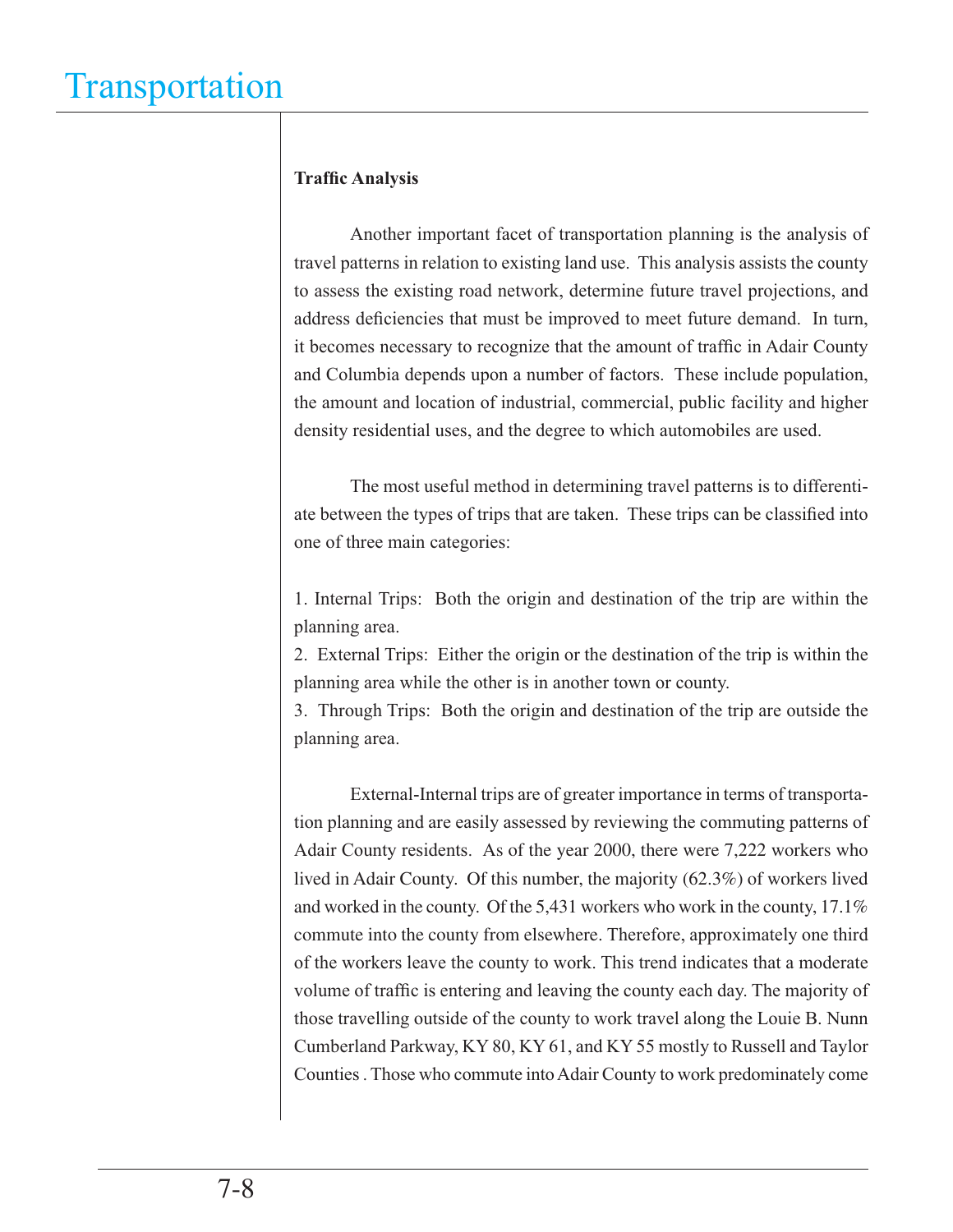from Russell and Taylor Counties and also travel along these primary routes.

 The primary avenues for through trips within the Columbia Planning Area are also the Parkway, KY 55, KY 80 and KY 61. The traffic volumes along these routes far exceed those on other county roads due to the volume of pass through traffic. In terms of land use planning, pass through traffic encourages the development of commercial services along these routes, having the potential to create congestion where traffic management techniques are not utilized.

 Internal trips within a county are also important to consider in the analysis of traffic patterns. The land uses that generate the heaviest traffic volumes are as follows:

- 1. Adair County School District Campus along KY 439
- 2. Columbia's Central Business District (CBD)
- 3. Strip commercial area along KY 55 South.
- 4. Lindsey Wilson College
- 5. Westlake Hospital
- 6. Adair County Industrial Park
- 7. Fairgrounds on a seasonal basis.

In the future it is anticipated that traffic will increase in the following areas:

- 1. KY 55 Strip Commercial Areas
- 2. Columbia's CBD (unless a by-pass is developed).
- 3. KY61/80 to west of the city limits due to the airport, industrial areas and new residential neighborhoods.



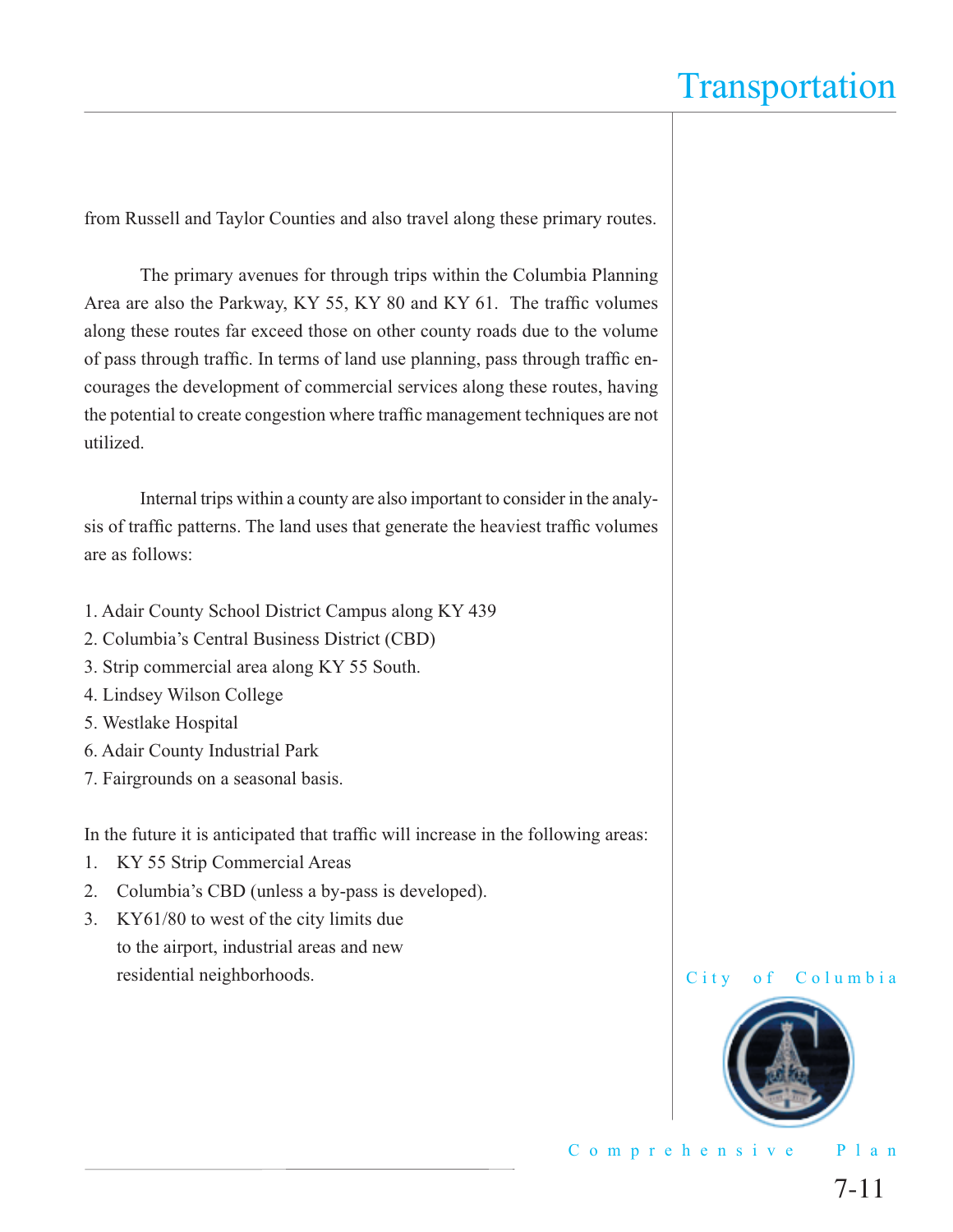#### **MAJOR TRANSPORTATION ISSUES**

The major transportation problem within the Columbia planning area is that all major highways except for the Louie B. Nunn Cumberland Parkway direct traffic through Columbia by way of the Courthouse Square. Routes that lead directly to the square are KY 55 and KY 80. Several other major routes including KY 61, KY 439 and KY 704 feed traffic into KY 80 and KY 55. All major trucking traffic must travel through downtown Columbia by way of the Courthouse Square as there are no alternative routes. This leads to severe congestion at the square as all traffic must stop, merge and then exit from the square. If an accident or other obstruction occurs on one of the roads leading off of the square, traffic backs up on the square and traffic on all other major routes through the city literally come to a stop.

In addition to the high traffic volumes in this area, the movement of manufactured housing, large boats, and steeples through the square causes major delays for motorists, school buses and emergency vehicles as traffic in all directions must stop as these large objects are maneuvered around the square. Incidents like these occur frequently as there is a steeple manufacturer on KY 55, and numerous boat manufacturers in the region. Columbia's location near Lake Cumberland and the Green River Lake also reinforce the need to transport boats and houses through the city to these resort areas.

A second traffic problem area is the intersection KY 55 and KY 80 in the south part of town (Jamestown Road traffic signal). While traffic at this intersection is fairly heavy throughout the day, problems peak in the morning and afternoons when the factories at the industrial park south of the Louie B. Nunn Cumberland Parkway change shifts. A majority of vehicles from the factories must pass through the Jamestown Road intersection to reach most of Columbia, areas to the north of Columbia, and KY 80 to travel east to Russell County.

A third problem with traffic patterns in Columbia is the lack of lateral routes for travel around the city. Most traffic must travel on radial routes into downtown, around the square and back out again to reach other parts of Columbia. Two streets, Tutt Street and Lowes Lane – Young Street are used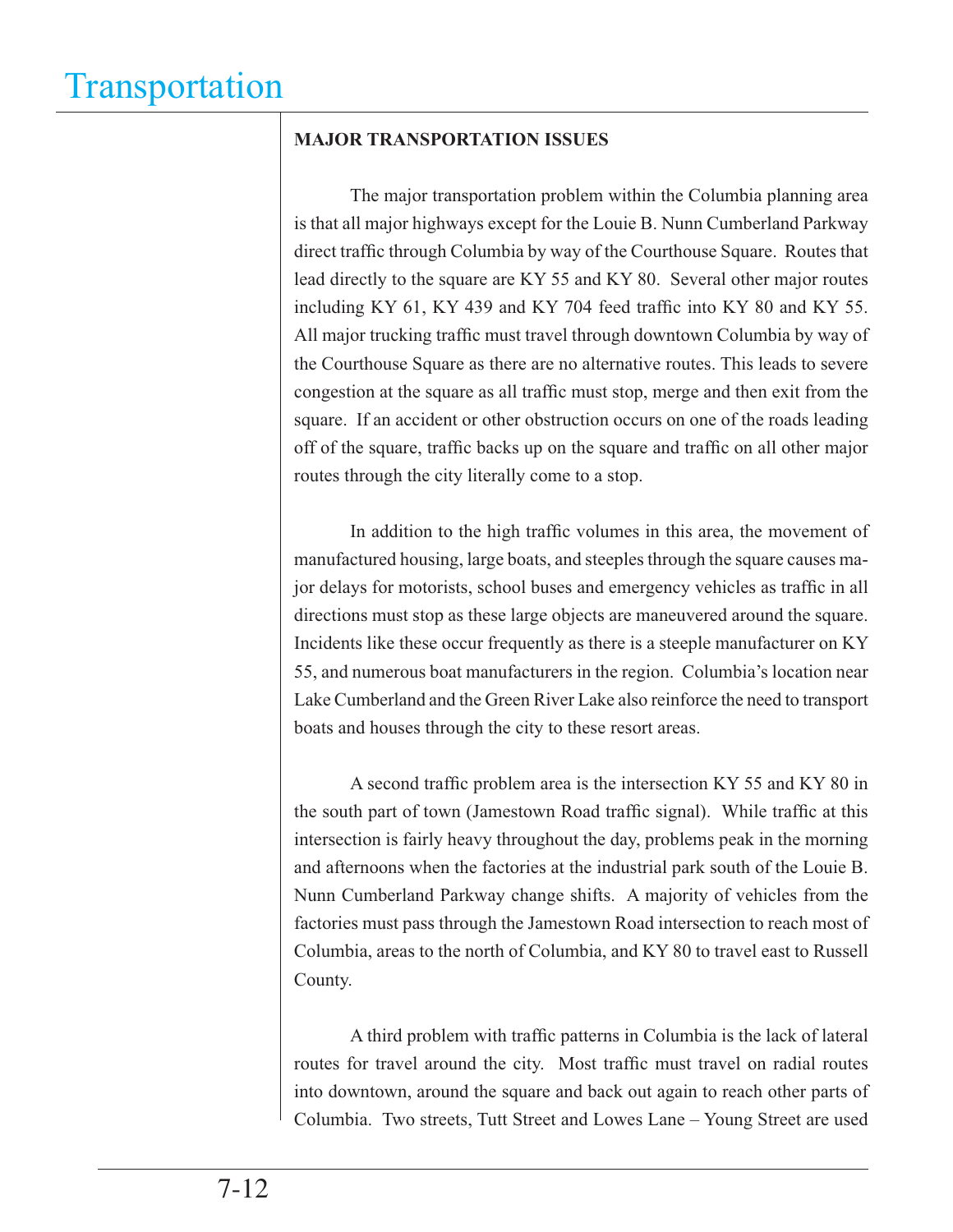by many as lateral short cuts to avoid Court Square. However, these routes are narrow, residential in nature and not designed to handle heavy volumes of traffic.

#### **PLANNED ROAD IMPROVEMENTS**

Traffic in Adair County and the Columbia planning area are expected to moderately increase. In conjunction with this increase, traffic congestion in the Columbia downtown will continue to be the source of major problems unless improvements are made to the existing transportation system or a by-pass is constructed. The need for a by-pass around the downtown area of Columbia has become increasingly acute over the past several years. Improvements to KY 55 from Columbia to Campbellsville had increased truck traffic traveling through Columbia to get to the Louie B. Nunn Cumberland Parkway. All truck traffic must currently pass through the Courthouse Square. An alternative route for this traffic and other traffic around Columbia is needed.

 A by-pass for Columbia has been in the Kentucky Transportation Cabinet's Strategic Six-Year Program for many years. However, in the May 2006 Six Year Highway Plan FY 2006-2012, the Western KY 55 By-Pass, which will be 5.3 miles in length, has been planned for and budgeted with an estimated construction cost of \$22,000,000. Construction on the By-Pass is expected to start in 2007. Work is underway on the following two segments of KY 61 and is expected to be completed in 2007:

1. KY 61 Reconstruction (8-162.65) from milepoint 11.751 to 12.879. Construction contract awarded on June 30, 2005 in the amount of \$7,185,300.

2. KY 61 Reconstruction (8-162.61) from milepoint 10.571 to 11.757. Construction contract awarded on May 10, 2005 in the amount of \$7,149,030.

In addition to the proposed construction of a by-pass, the following other projects are also listed in the six year plan (Figure 7-5):

1. Design of a priority section of the Heartland Parkway (KY 130) in 2006.

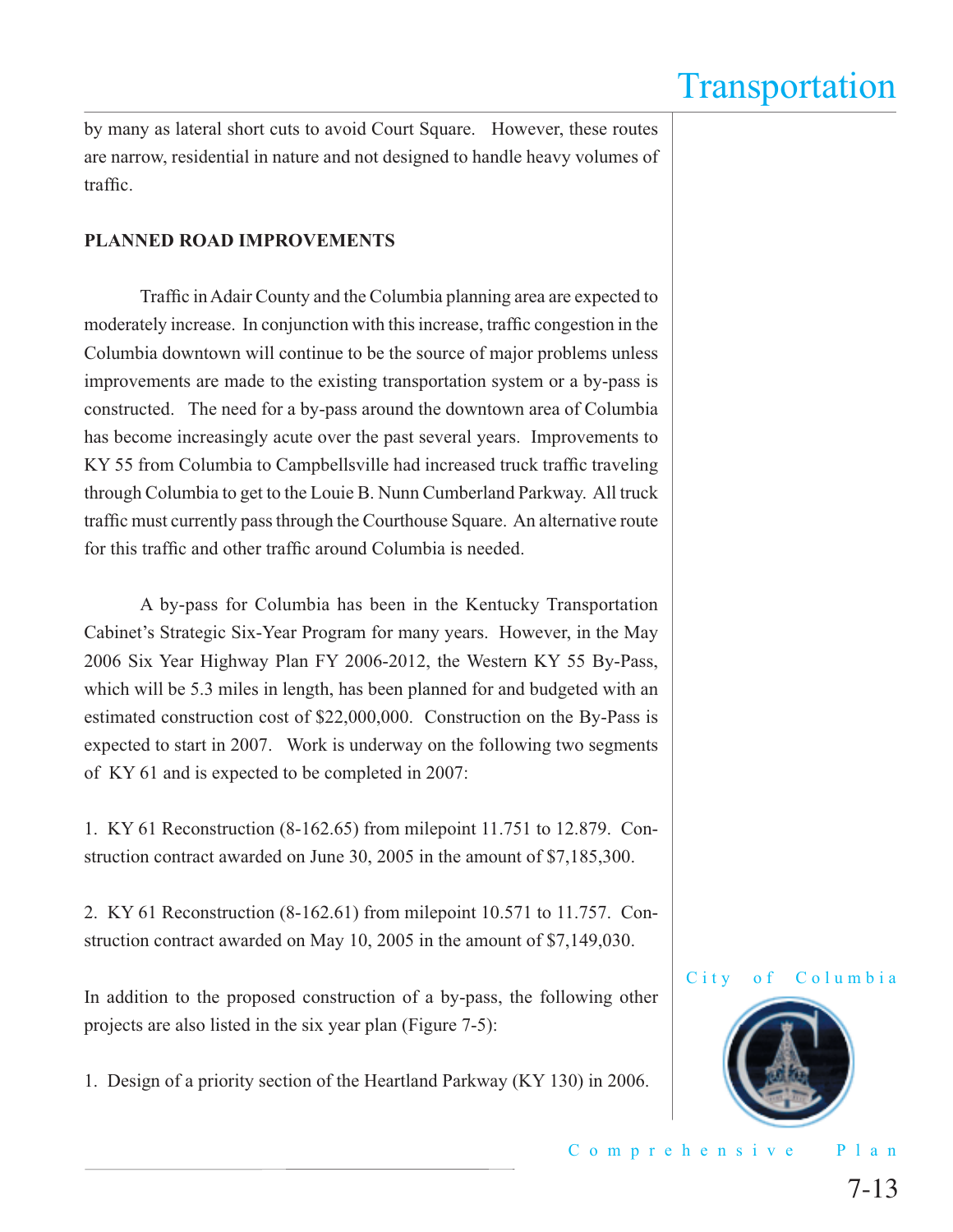| 2. A scoping study for the eastern Columbia Bypass in 2008. |
|-------------------------------------------------------------|
|-------------------------------------------------------------|

3. KY 61 Reconstruction (8-162.10) from milepoint 6.1 to 10.571. Construction is estimated to begin in 2006 at an estimated cost of \$18,500,000.

4. Repaving of the Louie Nunn Parkway in Adair County with portions scheduled for 2006, 2007 and 2008.

5. KY 704 Reconstruction (8-118.00) from milepoint 2.504 to milepoint 3.104 to eliminate two dangerous curves and install guardrail. Design authorized in January 11, 2001. Right-of-ways and utility relocation scheduled for 2006 and construction in 2007.

6. CR 1289 Bridge Replacement (8-1039.00) to replace bridge and approach. Design authorized April 11, 2005. Rights-of-way and utility relocation in 2007, and construction in 2009.

7. KY 92 Bridge Replacement (8-1029.00) to replace bridge and approaches at Cedar Creek. Design authorized on January 13, 2003. Rights-of-way and utility relocation in 2006, and construction in 2007.

8. KY 80 Bridge Replacement (8-1034.00) to replace bridge over Russell Creek. Construction is expected to begin in FY 2006.

9. KY 551 Bridge Replacement (8-1035.00) to replace bridge over tributary of Casey Creek. Design authorized on April 11, 2005. Rights-of-way and utility relocation in 2006, and construction in 2007.

 It is also important to mention the construction of the Heartland Parkway which was identified in the Kentucky Transportation Cabinet's Six-Year Highway Plan. The project is identified as Item No. 4-132.00 and will connect the counties of Adair, Green, Marion, Taylor, and Washington from the Louie B. Nunn Cumberland Parkway to the Martha Layne Collins Bluegrass Parkway. The study area for the corridor encompasses the existing corridor routes of KY 55, US 68, and KY 555, and an area two to three miles east and west of the existing routes. The study for the project identifies the southern termini as the new interchange for KY 61 on the Louie B. Nunn Cumberland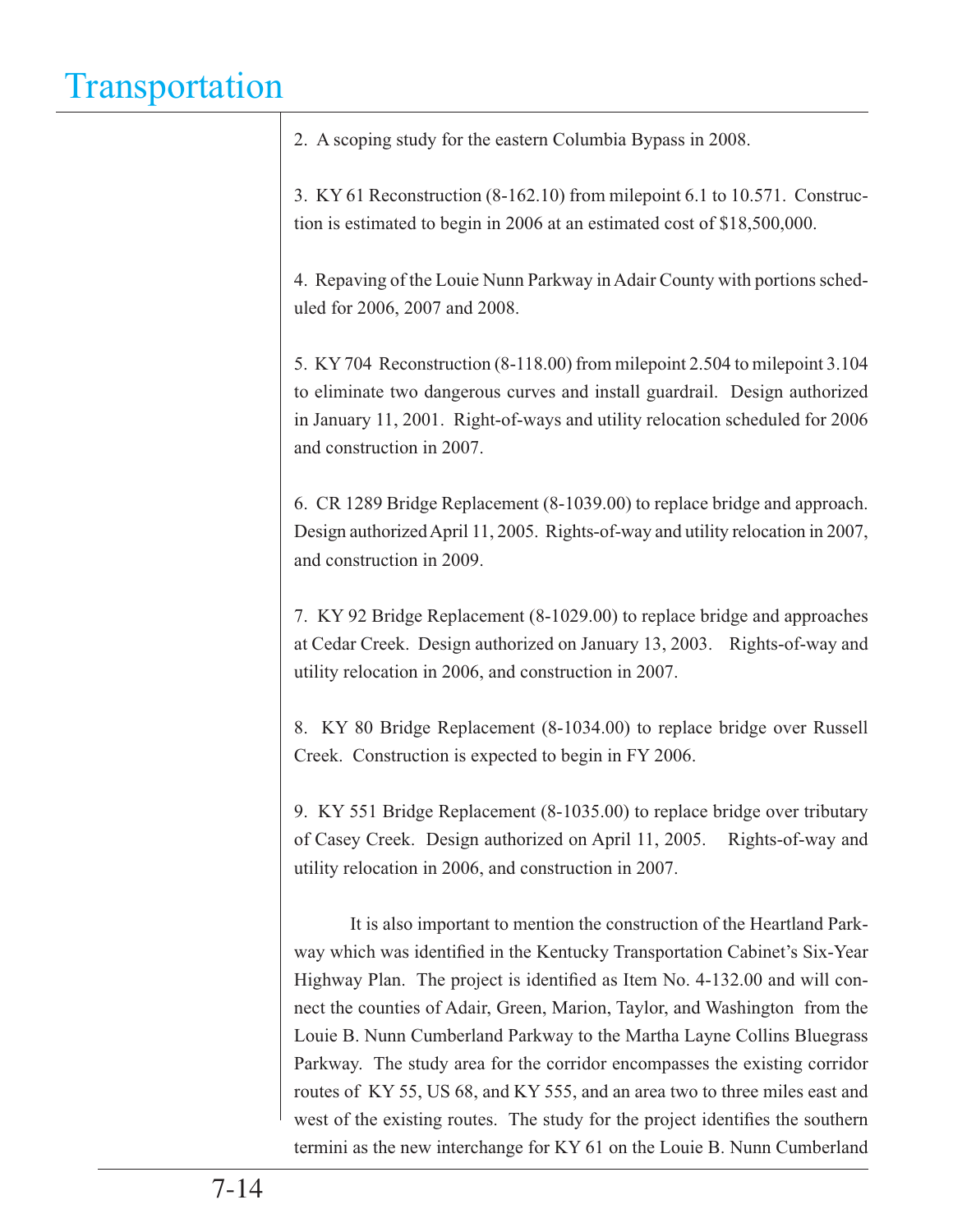Parkway, and the northern termini as the KY 555 interchange on the Martha Layne Collins Bluegrass Parkway. This new corridor will provide for the continuous flow of traffic, reduce truck traffic on existing routes, and will only require minimal maintenance of traffic during construction.

#### **ADDITIONAL LOCALLY IDENTIFIED PROJECTS**

 Other projects which are not a part of the Kentucky Transportation Cabinet's Six-Year Plan but have been identified by residents of Columbia as needed and desired include:

1. Bomar Heights Street – Bomar Heights Street needs to be improved to replace Tutt Street as a lateral route on the west side of town. The Hudson Street (KY 61) intersection with Burkesville Street should be reconfigured to meet Bomar Heights Street. Bomar Heights Street should be widened and straightened from KY 61 to KY 55.

2. Fairgrounds Road- Fairgrounds Road should be widened and straightened from KY 55 to Green Hills Road. This will improve access to Young Street and Green Hills Road.

3. Greensburg Street- Greensburg Street should be widened and straightened from the Adair County School Campus to the Columbia by-pass or KY 61. The existing road is narrow and without shoulders in most places.

 Road improvements are also needed in other areas of Columbia. The existing streets are often inadequate to accommodate existing traffic or traffic from new land development. When new development is proposed, the city should require traffic impact studies, dedication of additional rights-of-way for future road widening or ensure that existing streets serving the new development be upgraded to accommodate increased traffic flow. New development plans should also be carefully reviewed and inspected to ensure that any proposed new roads meet subdivision regulation standards, and are sufficient to meet traffic projections and future needs.

#### City of Columbia

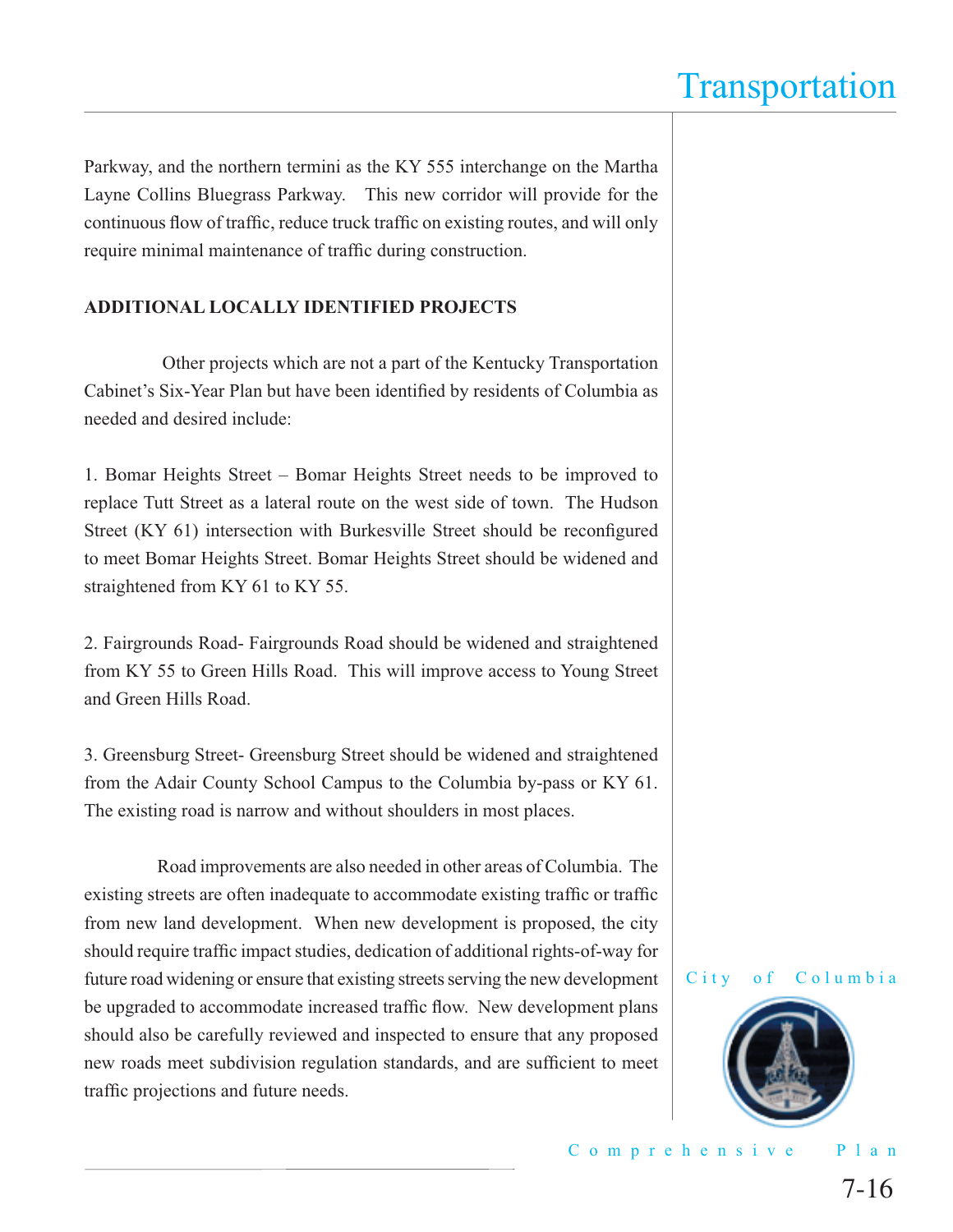#### **ROAD MAINTENANCE**

 In addition to constructing new roadways, it is important for a city to maintain their existing transportation system in an operationally safe and efficient condition. As stated in previous sections of the plan, the Columbia Road Department is responsible for making repairs to city streets while the Adair County Road Department is responsible for maintaining county roadways. Likewise, the Kentucky Department of Transportation is responsible for maintaining state roadways.

 As a formal program of maintenance and safety improvements are important, the City of Columbia should consider adopting a capital improvements program as well as continue to commit increasing resources to street maintenance as the city continues to develop. Potential safety projects would include the straightening of sharp curves, removal of hills that obstruct views, adding and paving shoulders, lane widening and intersection controls. These maintenance functions are important to the upgrading of local roadways. At the present time, the city annually identifies roads to be resurfaced.

#### **ACCESS MANAGEMENT**

Roadways serve a dual function of facilitating traffic movement and providing access to abutting properties. Where those two functions conflict, optimal roadway design capacity will not be achieved resulting in congestion and an increase in traffic accidents. Therefore, it is important to mention another category of roadway improvements referred to as access management guidelines. The implementation of access management guidelines enhance the overall transportation system by ensuring that each roadway continues to function at its capacity level.

 Although access to local streets is regulated solely by local government, the Kentucky Transportation Cabinet must authorize new access points (or curb cuts) onto state-maintained roadways from abutting properties. However, the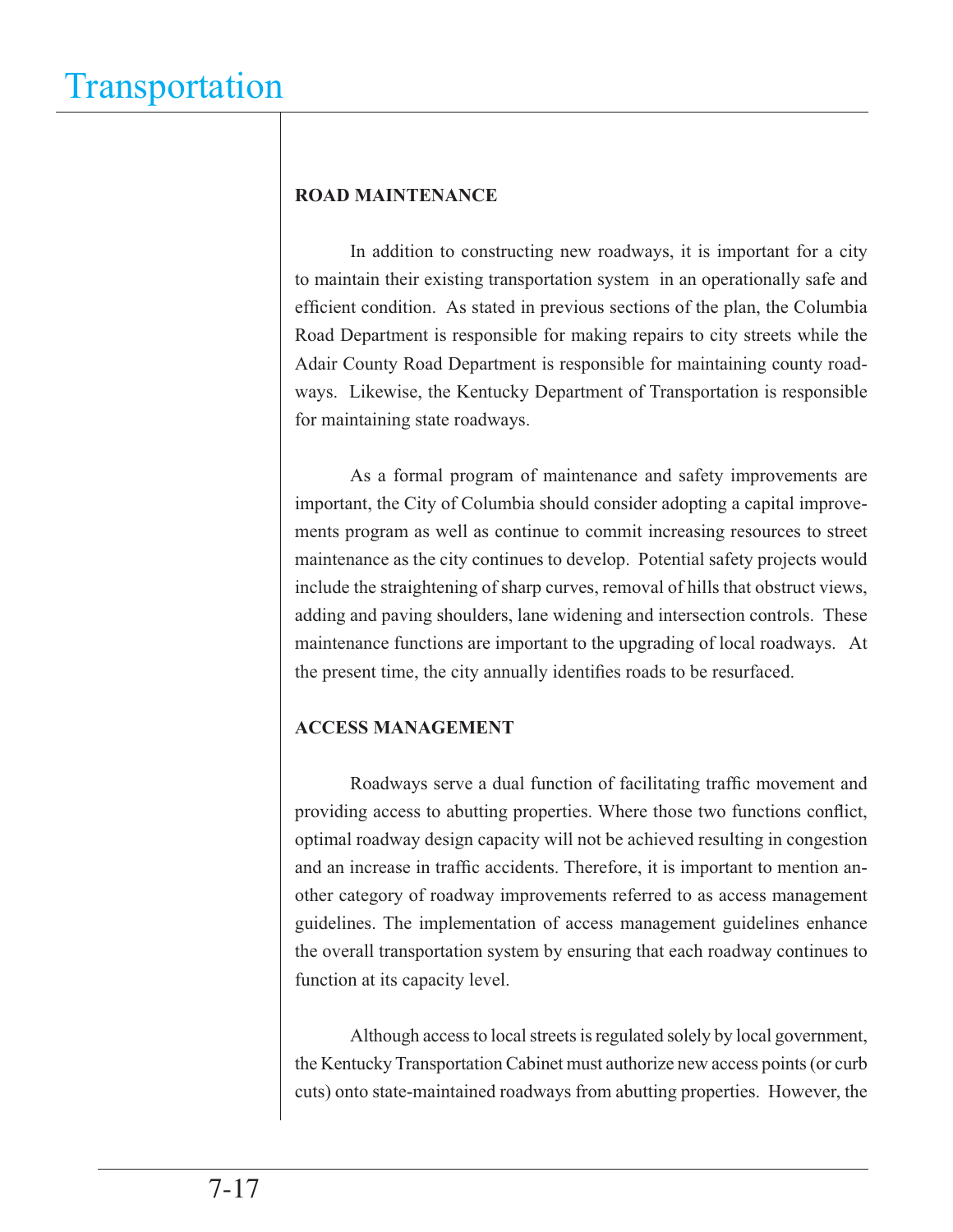cabinet's standards are in effect, minimum standards since local governments may not approve access denied by the state. However, local governments may establish and enforce their own more stringent access standards through zoning and subdivision regulations.

 Access management guidelines help to assure that a roadway will operate at its design capacity by identifying factors that need to be considered when access points from individual properties to a roadway are approved. Along arterials and major collectors, for example, driveways should be kept at a minimum. Measures that should be considered as part of access management include provision for:

- Parallel service roads
- Frontage roads
- Interconnected parking lots
- Shared driveways
- Limitation on turning movements (especially left turns).
- Limitations on new access points for subdivisions.

 It is recommended that the Columbia Planning Commission review their current access management regulations (especially along the KY 55 corridor) and incorporate any modifications into the zoning ordinance and subdivision regulations. Special access management regulations for the KY 55 By-Pass area should also be studied and incorporated into these documents as well.

#### **PUBLIC TRANSPORTATION**

 The principle alternative to the automobile for local travel is public transit. The Kentucky Transportation Cabinet describes the Kentucky public transportation system as having several components which provide statewide comprehensive services. These services can be broken down into four classifications which are:  $(1)$  inter-city and interstate buses that move passengers and freight, (2) rural public transportation vehicles that move passengers in rural areas of the state, (3) public transportation vehicles for the elderly and disabled which meet the special needs of their users, and (4) bus/transit systems in the cities that provide scheduled passenger service.



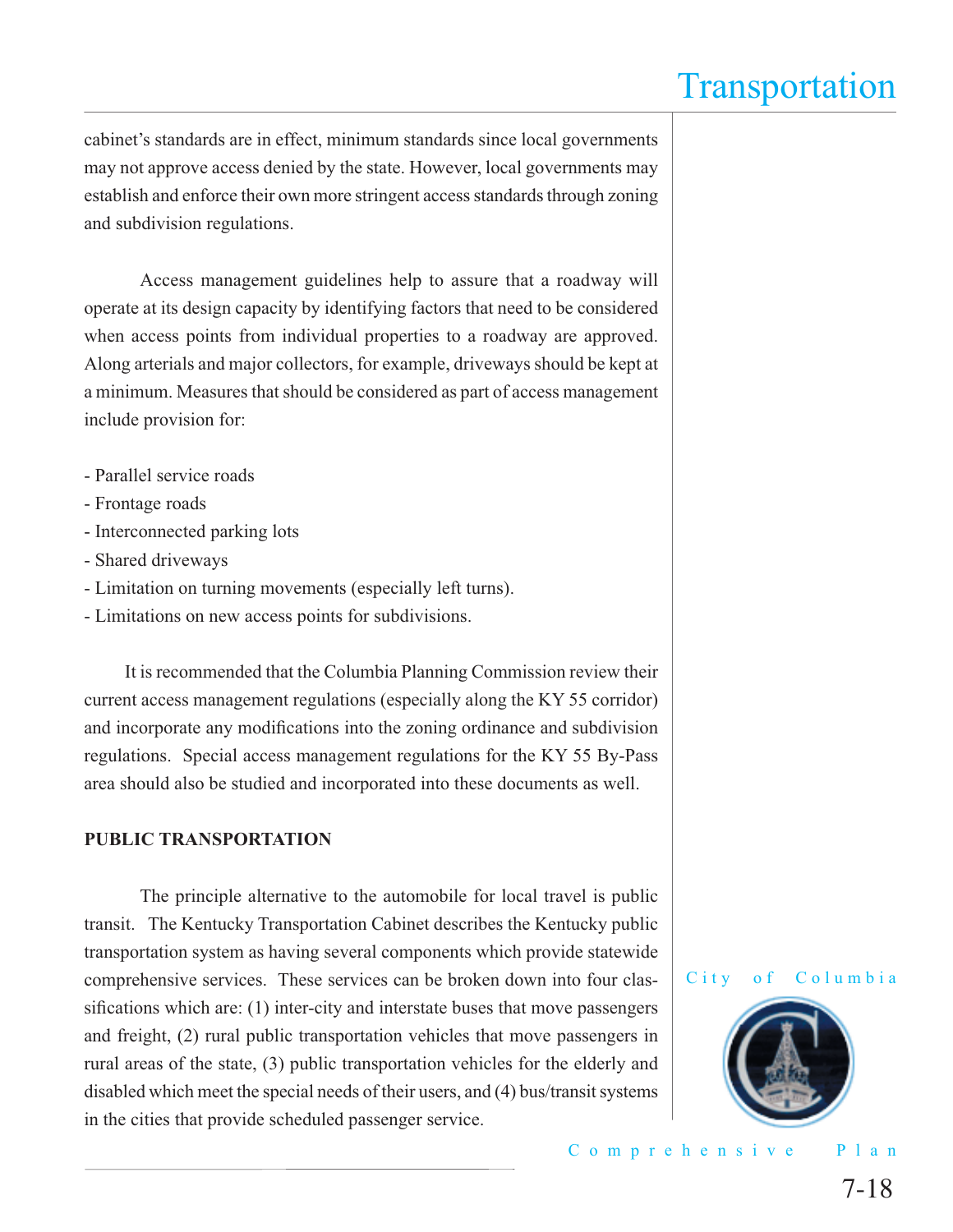Currently, Adair County has elderly and disabled public transportation service, however, there is no fixed route bus/transit system, interstate bus station or terminal or a rural public transportation service. Three independent companies provide transportation to elderly and disabled persons on an asneeded basis. There are no privately or publicly owned mass transit facilities serving the citizens of Adair County. One taxi company currently serves the Columbia planning area.

#### **RAILROAD TRANSPORTATION**

 Adair County has never been directly served by railroad transportation. The closest rail lines (two counties removed in both directions) are Norfolk Southern located to the east of the county and CSX railroad running to the west of the county. Norfolk Southern and Burlington Northern provide the nearest intermodal facilities in Louisville, Kentucky.

 In past years, the Louisville and Nashville Railroad (L&N) provided rail service to the City of Greensburg via a spur line from Lebanon. However, the Greensburg Depot was the end of the line. These tracks were abandoned in July of 1980.

#### **AIR TRANSPORTATION**

 The Columbia-Adair County Airport is located west of Columbia along KY 80. The airport is small and primarily serves local privately owned small planes. The airport has one paved runway which is 2,630 feet long and is 60 feet wide. Runway lights can be activated by incoming planes. A rotating beacon light operates from dusk to dawn off of a photocell. Facilities at the site include a building approximately 7,800 square feet (60'x130') in size. This building was recently expanded from its original 4,800 square feet (60 x 80) size in order to enlarge the hangar. Currently, the building contains administrative offices and a hanger that will hold up to eight (8) small planes. Fuel has been available to the airport since 1992. The airport is not manned but will respond to requests for assistance on an as needed basis. Five (5) planes are usually based at the airport. Until recently, flight instructions and a ground school were available.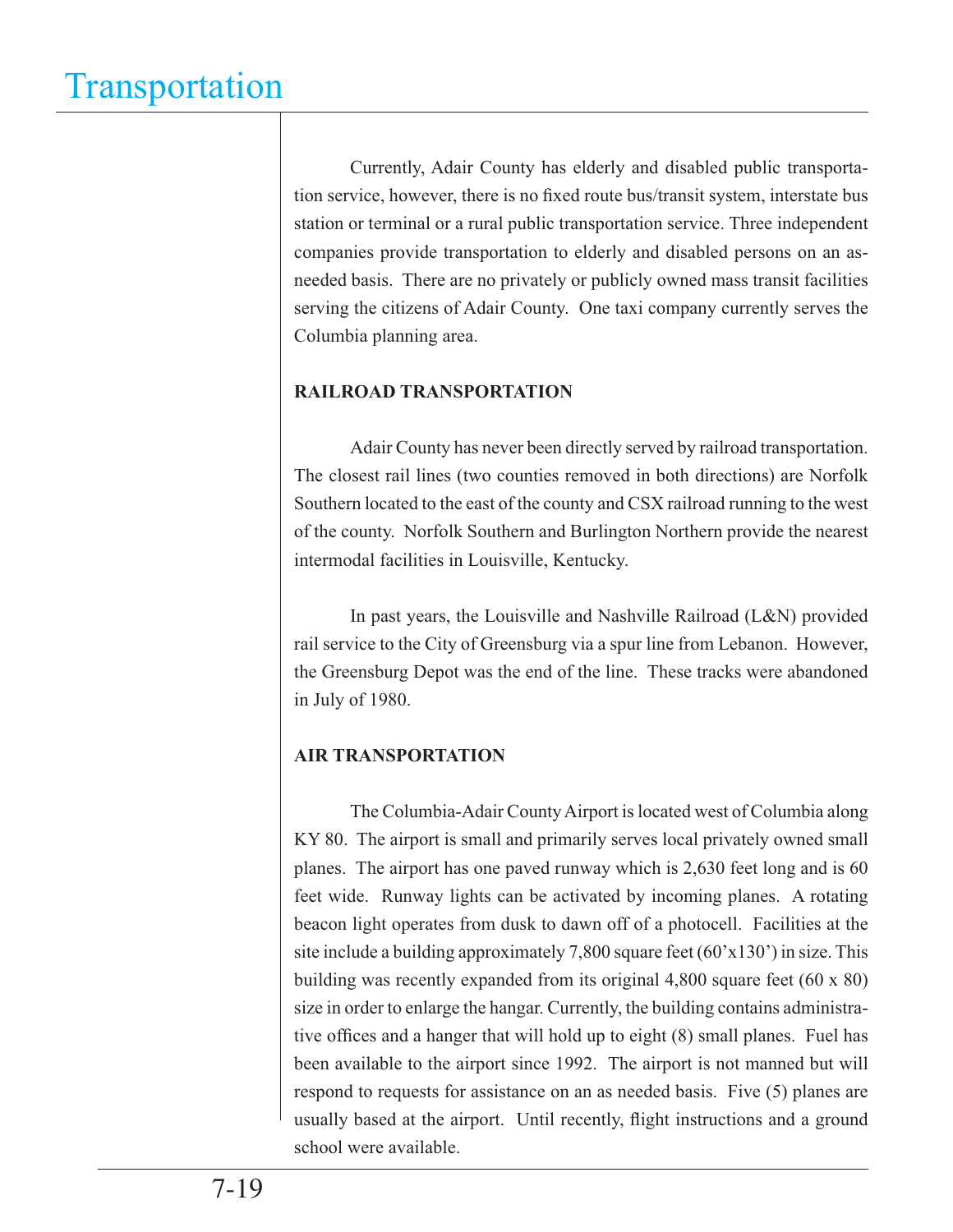The airport is owned by the Columbia-Adair County Airport Board. This board was created by a joint city-county ordinance. The board consists of six members who serve four year terms. Three are appointed by the county and three are appointed by the city. The airport is funded equally by the city and the county and currently has a operating budget of approximately \$95,000 per year. By 1996, the loan used to construct the facility was paid off. In 1998, a new loan was obtained in order to enlarge the airport's hangar. It is anticipated that this loan will be paid off by the year 2007. In addition to loans, the airport recently received a \$5,000 grant from the state and repaired cracks in the airport runway. The Statewide Transportation Improvement Program (STIP) for FY 2005-2007 (approved September 2004) lists FY 2006 improvements to the Columbia-Adair County Airport as an "Airport Safety Security System Preservation Project". This project involves the construction of a six unit Thangar with an estimated cost of \$180,000 to be paid for with state funds.

 In the long term, the airport plans to expand its runway to 3,500 feet with a parallel taxiway. In addition, the runway width would be increased to 75 feet. However, this type of expansion would require the acquisition of additional land from adjacent property owners.

 The largest and nearest scheduled commercial airline service serving Adair County is the Louisville International Airport. This airport is 97 miles northwest of Columbia Other airports that have passenger service are the Bowling Green-Warren County Airport which is located in Bowling Green. And the Bluegrass Airport, located in Lexington.

#### **BIKEWAY AND PEDESTRIAN TRANSPORTATION**

 Over the past few years, the use of bicycle and pedestrian trails as viable means of transportation have substantially increased. This overall trend has been accepted as a very desirable addition to most communities as it increases the quality of life for the residents and provides linkages to other recreational or institutional facilities. Bikeway and pedestrian routes typically involve us-

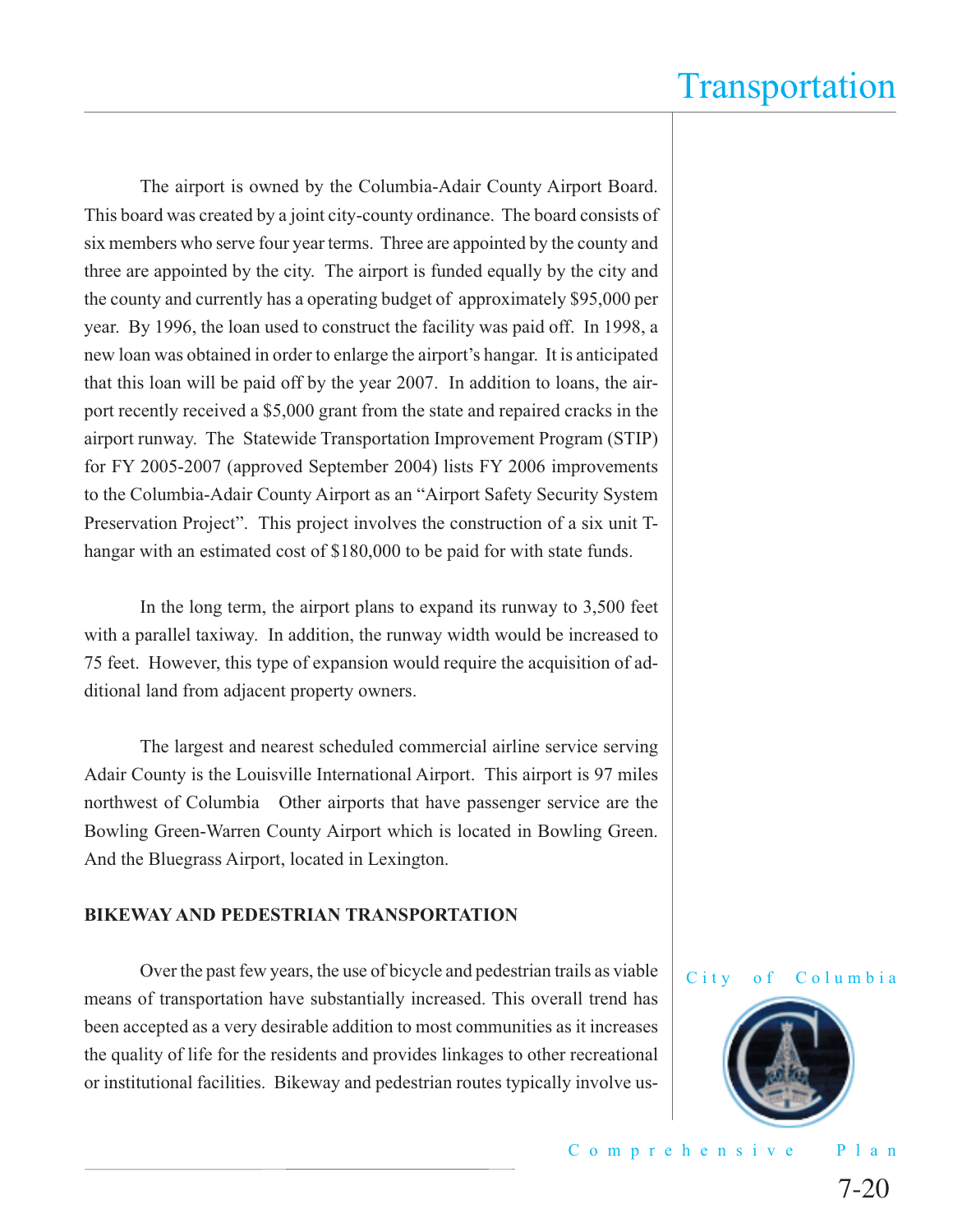age by all ages for recreational and educational purposes as well as providing a means of transportation to and from work. Accompanying increased usage of such routes, is the desire for improved bikeway and pedestrian facilities in order to make trips along these routes as safe as possible. This is especially important since some trips occur within existing road rights-of-way.

 For the most part, there are two major categories of bicycle facilities: (1) on road and (2) separate. The most common type of bikeway is located along existing roadways. This enables the cyclists to travel to almost any destination in the region. Separate bike paths and multipurpose trails are designated and designed specifically for the purpose of facilitating non-motorized means of transportation. In addition, trails and greenways can serve both recreational and transportation needs while creating linkages with other areas of the community.

As shown in Figure 7-6, Kentucky's bicycle tour guide identifies one bikeway route which crosses Adair County from north to south. This bikeway route is referred to as the "Central Heartlands Tour" and follows the route of KY 61 through the county. The Central Heartlands Tour originates along the Ohio River near Warsaw and the Markland Locks and Dam. The tour continues to cover the Cities of Carrollton, Shelbyville, Taylorsville, Bardstown, New Haven, Loretto and Campbellsville. The tour concludes at Dale Hollow Lake near the Tennessee border. It is the state's goal to improve designated bikeway routes across Kentucky in order to increase safety and use of the routes.

 In Kentucky and the Columbia planning area, the major bicycle corridors are primarily shared roadways. At the present time, formal plans are not being developed for bicycle or pedestrian ways within the planning area. Major roadways are typically used for cycling purposes in and around Columbia. Therefore, the main cycling route is KY 61. It is recommended that Columbia Planning Commission outline potential recreational areas and linkages to these areas with bike routes. It is also important that the planning commission encourage the integration of bicycle routes into the planning process when reviewing plans for new-developments along the by-pass (should the planning commission have jurisdiction of this area). As a follow-up to the comprehensive planning process, it is also recommended that the planning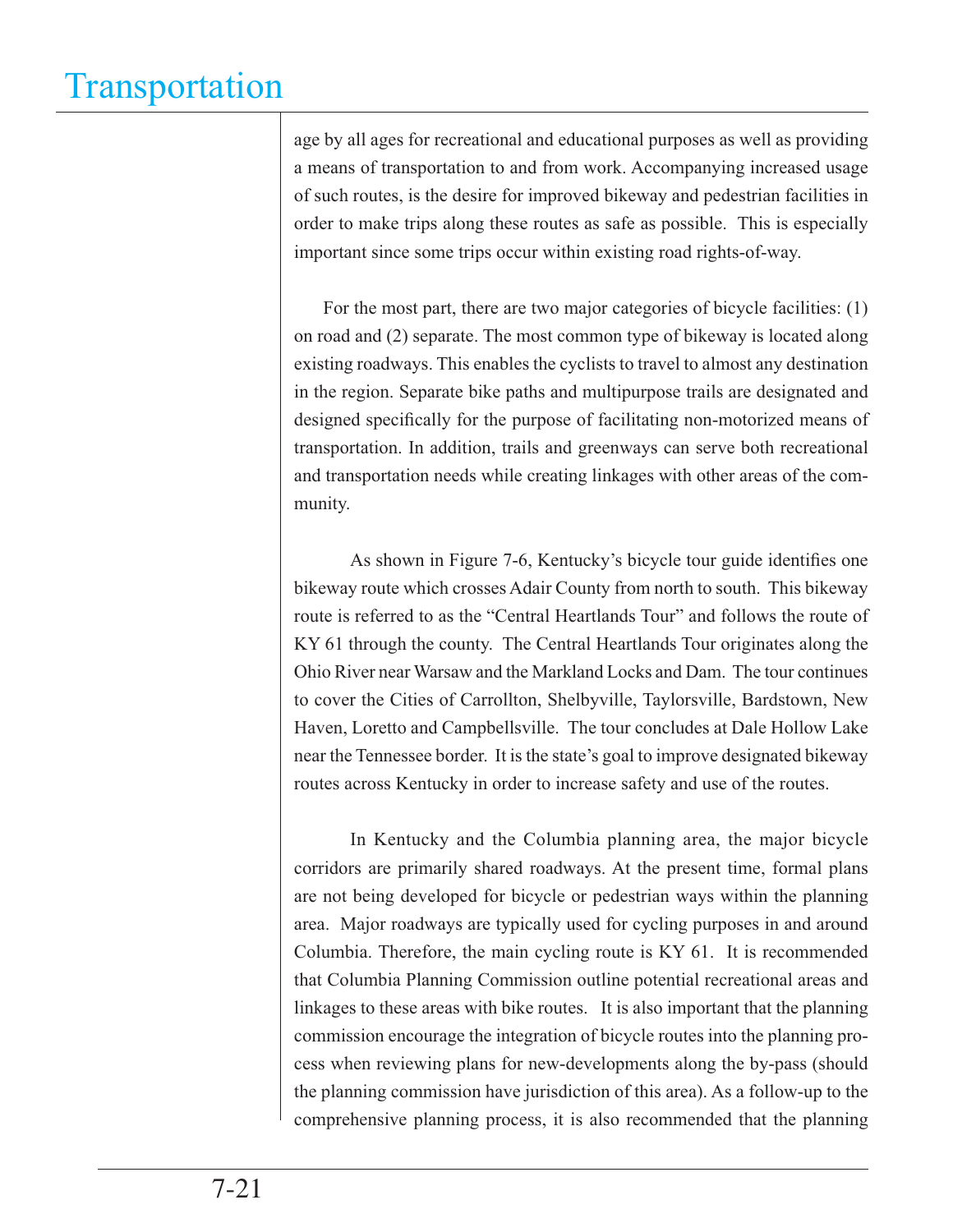commission develop a strategic plan and investigate funding mechanisms for the development of bicycle and pedestrian facilities.

 Generally, the most effective approaches in order to encourage these alternative modes of travel are to:

- Expand facilities that enable these modes of transportation to be used safely. This may require the reduction of interaction with motorized vehicles through the development of alternative ways, trails or additional sidewalk construction.

- Increase the connectivity between these facilities and other community and recreational facilities in the planning area.

- Creation of safe intersections or crossings where these types of facilities meet existing roadways.

- Require the provision of such facilities as properties are developed or during major roadway projects where lanes or striping can be added.

If specific bikeway or alternative pedestrian route plans are developed for the planning area, it is important that the routes are carefully coordinated with the existing road network and traffic volumes to provide safe facilities for the biker, pedestrian and motorist. The safest bikeway is a bicycle trail that is separated from the roadway and is devoted solely to bike travel. Separate bike trails should be used where traffic along existing roadways is heavy and in locations where there are a large number of cyclists expected to travel. Other possible facilities are bicycle lanes and shared roadways. Bicycle lanes are located adjacent to an existing land or curb, while cyclists occupy the existing roadway on a shared bikeway system. These two methods should only be used in areas of low traffic volumes in order to prevent hazardous conditions to the cyclists and motorists. In addition, the availability of usable rights-of-way for bikeways should also be considered.



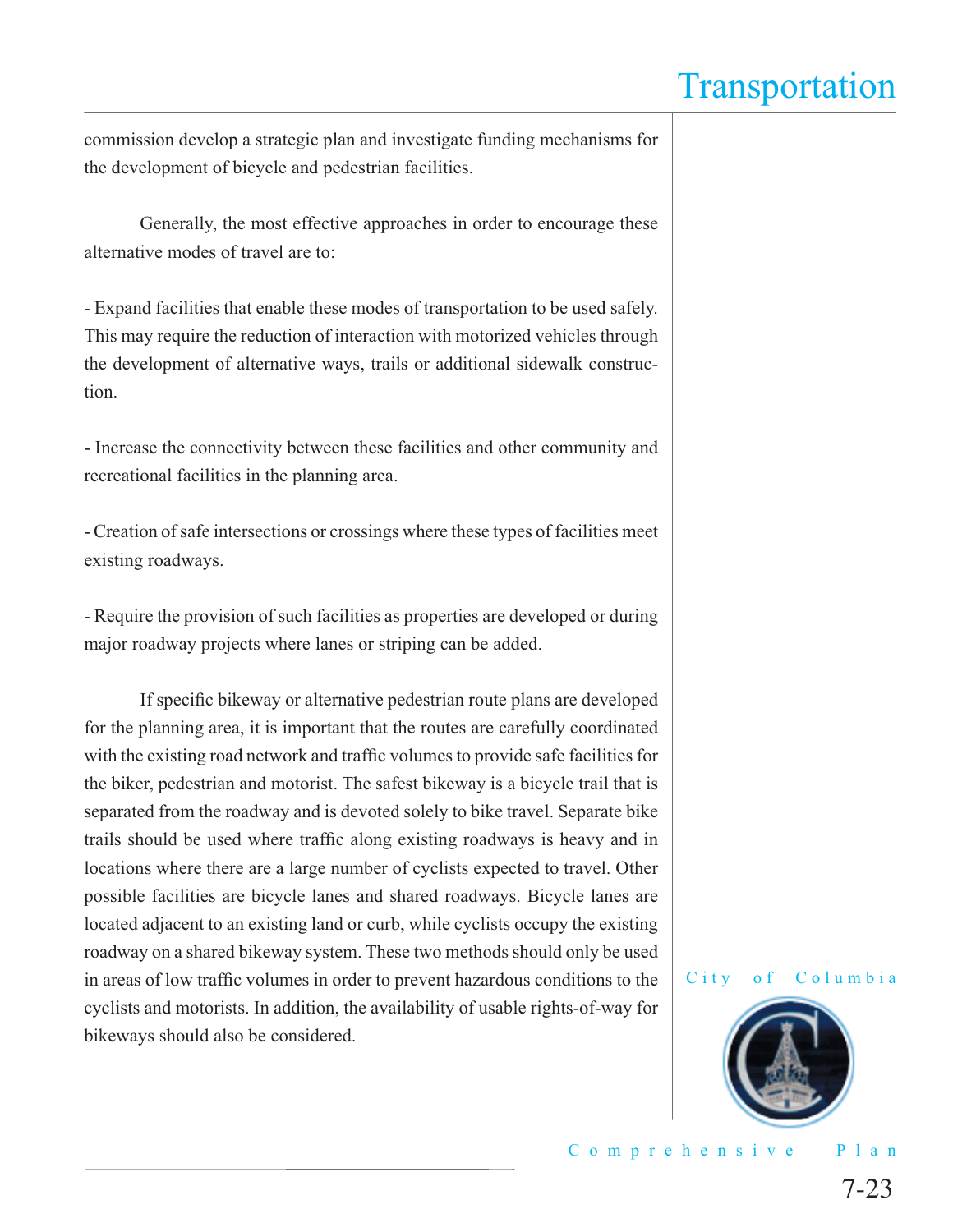#### **SUMMARY**

The transportation system of a community can influence the structure of its cities in many ways. The construction of roads, by their nature, serve to form entrances into a community, create pathways for communication with other cities, and largely establish the visual perception of an area. A street (with bikeways or pedestrian pathways) can enhance the functionality of the existing transportation system and compliment the character of the city or it can be destructive to the quality of life. However, through careful planning the negative impacts of a community's transportation system can be avoided.

 The following general recommendations are made (in addition to the transportation goals and objectives in Chapter One) in order to maintain the character of the community while increasing efficiency of the overall transportation system:

- Improve the existing transportation system by establishing an improvements program for the reconstruction and maintenance of city streets while meeting financial constraints and responding to local concerns.

- Ensure that roadways are functioning at (not above) their design capacity in order to accommodate growth and development while mitigating congestion. Require developers to address the transportation impact of a proposed development by requiring the submittal of traffic impact studies for large scale developments where the function of the existing transportation system may be unable to handle increased traffic.

- Conduct studies to determine corridor needs and requirements (especially in the areas of access management and signage) that may be necessary for the proposed by-pass corridor and other major transportation routes.

- Consistently apply road standards to all developments while remaining flexible enough to adjust or amend these standards should modifications be necessary.